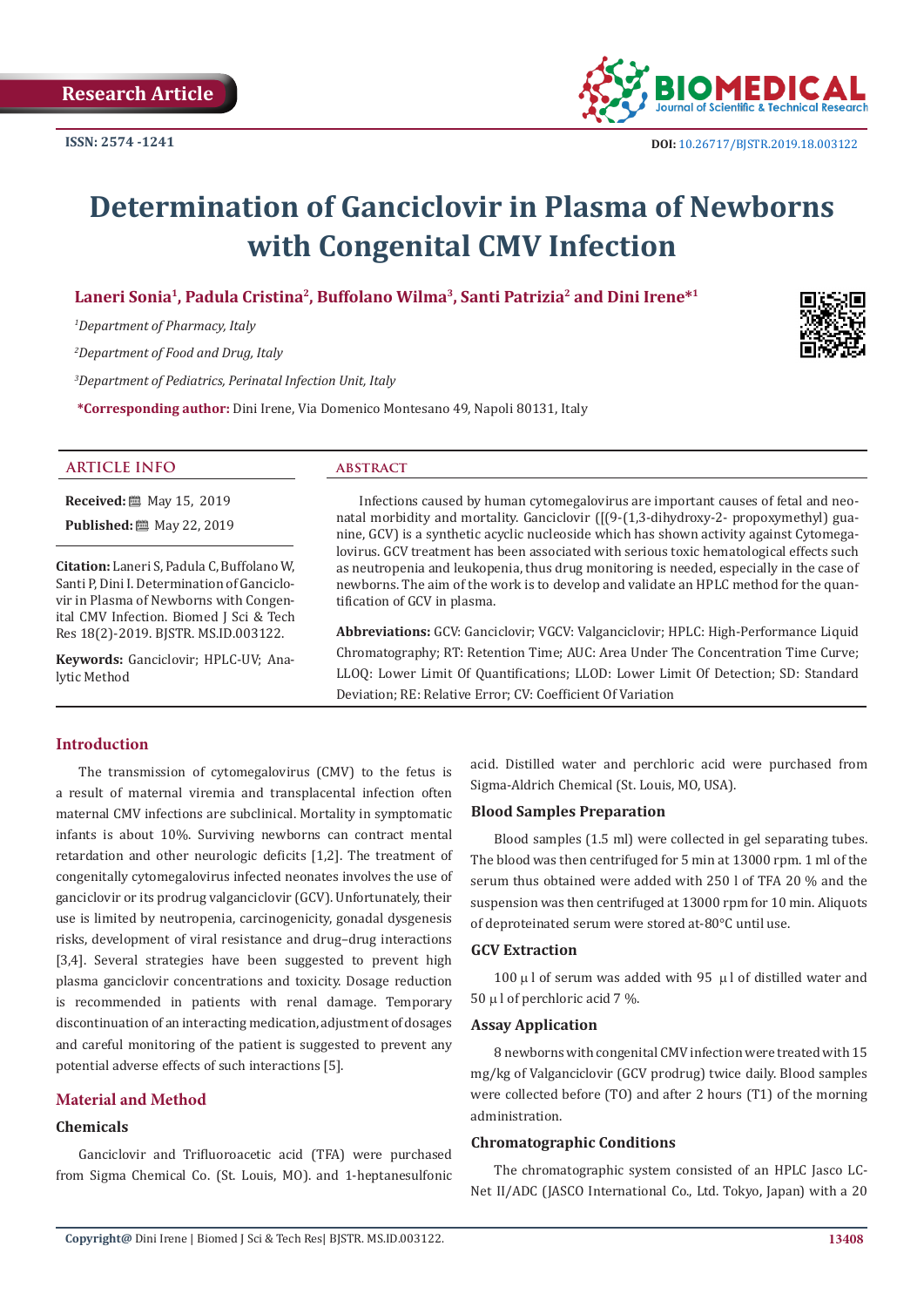μL Rheodyne 8125 injector (Rheodyne, Ronhert Park, CA, USA), an UV Detector UV "Jasco MD-2010 plus" (JASCO International Co., Ltd. Tokyo, Japan) ( $\sigma$  254nm), and a reversed phase Jupiter C-18 5 m (150x4.6 mm) column (Phenomenex, California, USA). Using Distilled water as mobile phase and 1.2 ml/min flow rate.

#### **Results**

# **Recovery of GCV**

Recovery of ganciclovir from the extraction process was calculated by using the next formula:

$$
Recovery\% = \frac{C_1}{C_2 \times 100}
$$

 $C<sup>1</sup>$  = analyte concentration measured after addition

 $C<sup>2</sup>$  = concentration of added standard

Results are reported in Table 1.

#### **Table 1:** Recovery.

| The Amount Added (mg) | Recovery (%) | CV(% ) |
|-----------------------|--------------|--------|
| 0.23                  | 110.51       | 1.87   |
| 0.29                  | 102.82       | 3.56   |
| 0.33                  | 104.97       | 2.39   |

# **GCV Stability**

GCV concentrations were stable in standard solutions after one month of storage at 4°C, in plasma for at least 5 h at room temperature, in biological matrices when stored at 220°C for at least six months.

#### **Method Validation**

The method was validated, considering linearity, LLOD, LLOQ, precision and accuracy, according to European Medicines Agency guidelines Validation [6]. The method of constant addition was used for the construction of calibration curves Figure 1.



**Figure 1:** Chromatogram of blood samples collected after 2 hours of treatment with Valganciclovir.

# **Method Selectivity**

The selectivity of the assay was defined by analysis of blank plasma, with and without internal standard. There are no interfering peaks present at the retention time for GCV peaks.

#### **Method Linearity**

The correlation coefficient of the linear regression was reported in Figure 2.



**Figure 2:** Linearity of the assay.

#### **Method Sensitivity**

The method detection limit was tested by repeated analysis of blank samples.

The detection limits were determined as the concentration giving a peak height three times the noise background

Lower limit of Detection (LLOD) =  $3.3 \sigma / S = 0.021$  μg /mL

Lower Limit of Quantitation (LLOQ) =  $10 \sigma / S = 0.065 \mu g/mL$ 

 $\sigma$  =DS of the y intercept of regression line

S=slope of regression line

The quantitation limit of an individual analytical procedure is the lowest amount of analyte in a sample which can be quantitatively determined with suitable precision and accuracy. LLOQ (0.065 μg/ ml), was >10

#### **Method Accuracy**

The accuracy of the method was tested by relative error calculation. The accuracy values in intra-day variation studies at low, medium and high concentrations of GCV in plasma were within acceptable limits (n=5) Table 2.

|  |                        |  |  | <b>Table 2:</b> Relative error & Relative standard deviation of |  |
|--|------------------------|--|--|-----------------------------------------------------------------|--|
|  | regression line slope. |  |  |                                                                 |  |

| Nominal Value( $\mu$ g/ML) | Fitted Value( $\mu$ g/ML) | RE%  | RSD% |
|----------------------------|---------------------------|------|------|
| 0.1                        | $0.10 \pm 0.01$           | 8.57 | 11.4 |
| 0.5                        | $0.51 \pm 0.02$           | 3.39 | 3.35 |
|                            | $1.00 \pm 0.02$           | 1.15 | 1.83 |
| 2                          | $1.98 \pm 0.02$           | 0.96 | 0.87 |
| 5                          | $5.01 \pm 0.05$           | 0.69 | 0.92 |

Acceptable limits:<15%

#### **Method Precision**

The precision of the method was expressed by the coefficient of variation of intra- and inter-day variations of the assay under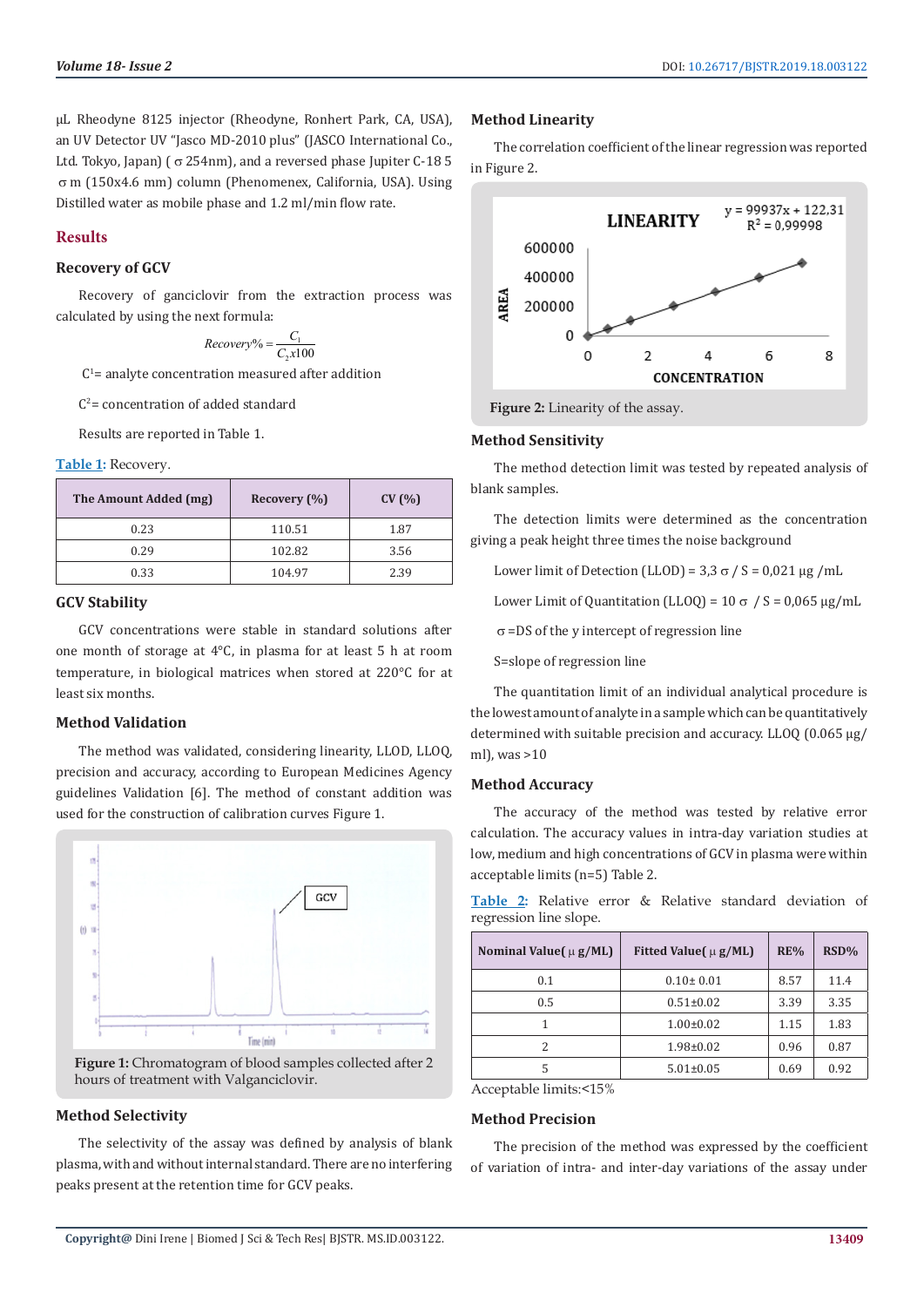the same operating conditions. The acceptance criterion was set at 15% Table 3.

| <b>Conditions</b> | 24 Hours | 7 Days |
|-------------------|----------|--------|
| Room temperature  | 1.17     | 3.05   |
| $4^{\circ}$ C     | 3.28     | 6.39   |
| $-20^{\circ}$ C   | 0.22     | 18.36  |

**Table 3:** Intra and Inter-day variability and stability.

#### **Method Applicability**

Applicability of the method was confirmed by analyzing samples from 8 newborns with congenital CMV infection treated with 15 mg/kg of Valganciclovir (GCV prodrug) twice daily. GCV concentration in blood samples collected before (TO) and after 2 hours (T1) of the morning administration are reported in Table 4.

| Table 4: Assay application. |  |
|-----------------------------|--|
|-----------------------------|--|

| <b>Subject</b> | $T_{0}$ (Mg/Ml) | $T_1(Mg/Ml)$    |
|----------------|-----------------|-----------------|
| A              | $0.21 \pm 0.09$ | $0.87 \pm 0.06$ |
| B              | $0.42 \pm 0.00$ | $1.04 \pm 0.10$ |
| C              | $0.28 \pm 0.02$ | $1.98 \pm 0.19$ |
| D              | $0.21 \pm 0.13$ | $2.04 \pm 0.13$ |
| E              | $0.11 \pm 0.02$ | $1.99 \pm 0.02$ |
| F              | $0.06 \pm 0.06$ | $2.00 \pm 0.77$ |
| G              | $0.35 \pm 0.37$ | $2.70 \pm 0.03$ |
| Н              | $0.01 \pm 0.01$ | $1.94 \pm 0.10$ |

The present HPLC method for the determination of GCV was useful for the therapeutic monitoring of antiviral medication.

#### **Discussion**

Amperometry detection [7], fluorescence detection, ionpairing agents [8,9], and UV detection [10-13], are general used to determine GCV. The difficult to detect GCV in newborn plasma are small volume of plasma available and little GCV concentration. The new analytical method developed was validated according to European Medicines Agency guidelines Validation. For the validation of the extraction procedures, samples of blank serum were spiked with known amounts of GCV. The recovery was determined by computing the ratio of the amount extracted from spiked samples to the amount added, determined by the injection of spiked solution. Ganciclovir was completely recovered during the extraction. Good ability to obtain results directly proportional to the concentration of analyte (not more than some number close to 1), fine detection limit, high precision demonstrated by very good intra- and inter-day repeatability (mean recoveries were near 100% and %RSD values were low) make this method a useful tool for the therapeutic monitoring of GCV medication. Applicability of the method was confirmed by analyzing samples from 8 newborns with congenital CMV infection treated with 15 mg/kg of Valganciclovir (GCV prodrug) twice daily.

### **Conclusion**

The analytical method developed and validated is rapid and controllable in quality simple. The method showed high resolution, high sensitivity, good linearity, precision, accuracy and sensitivity. The inter-day variability is very low, and samples are stable in the condition tested up to 7 days. The recovery of GCV gave rise to a satisfactory recovery, thus avoiding the use of internal standards. Comparing our method to other proposed in the literature, it determines the GCV in smaller plasma concentrations, and is less expensive as it use a smaller variety of solvents. Results obtained in this study demonstrate its usefulness for therapeutic monitoring.

#### **References**

- 1. [Padula C, Sartori F, Marra F, Santi P \(2005\) The influence of iontophoresis](https://www.ncbi.nlm.nih.gov/pubmed/16132364) [on acyclovir transport and accumulation in rabbit ear skin. Pharm Res](https://www.ncbi.nlm.nih.gov/pubmed/16132364) [22 \(9\): 1519-1524.](https://www.ncbi.nlm.nih.gov/pubmed/16132364)
- 2. [Ornoy A, Diav-Citrin O \(2006\) Fetal effects of primary and secondary](https://www.ncbi.nlm.nih.gov/pubmed/16580941) [cytomegalovirus infection in pregnancy. Reprod Toxicol 21\(4\): 399-409.](https://www.ncbi.nlm.nih.gov/pubmed/16580941)
- 3. [Steininger C \(2007\) Novel therapies for cytomegalovirus. Recent Pat](https://www.ncbi.nlm.nih.gov/pubmed/18221163) [Antiinfect Drug Discov 2\(1\): 53 -57.](https://www.ncbi.nlm.nih.gov/pubmed/18221163)
- 4. [Wiltshire H, Paya CV, Pescovitz MD, Humar A, Dominguez E, et al. \(2005\)](https://www.ncbi.nlm.nih.gov/pubmed/15940035) [Pharmacodynamics of oral ganciclovir and valganciclovir in solid organ](https://www.ncbi.nlm.nih.gov/pubmed/15940035) [transplant recipients. Transplantation 79\(11\): 1477-1483.](https://www.ncbi.nlm.nih.gov/pubmed/15940035)
- 5. [Jacobsen T, Sifontis N \(2010\) Drug interactions and toxicities associated](https://www.ncbi.nlm.nih.gov/pubmed/20720240) [with the anti-viral management of cytomegalovirus infection. Am J](https://www.ncbi.nlm.nih.gov/pubmed/20720240) [Health Syst Pharm 67\(17\): 1417-1425.](https://www.ncbi.nlm.nih.gov/pubmed/20720240)
- 6. [\(2008\) European Medicines Agency, EMEA /CHMP /EWP /531305 /](https://www.researchgate.net/publication/268146686_The_EMA_Bioanalytical_Method_Validation_Guideline_process_history_discussions_and_evaluation_of_its_content) [2008, Conceptpaper / recommendations on the need for a guideline on](https://www.researchgate.net/publication/268146686_The_EMA_Bioanalytical_Method_Validation_Guideline_process_history_discussions_and_evaluation_of_its_content) [the validation of bioanalytical methods.](https://www.researchgate.net/publication/268146686_The_EMA_Bioanalytical_Method_Validation_Guideline_process_history_discussions_and_evaluation_of_its_content)
- 7. [Kishino S, Takekuma Y, Sugawara M, Furukawa H, Todo S, et al. \(2002\)](https://www.ncbi.nlm.nih.gov/pubmed/12401354) [Liquid chromatographic method for the determination of ganciclovir](https://www.ncbi.nlm.nih.gov/pubmed/12401354) [and/or acyclovir in human plasma using pulsed amperometric detection.](https://www.ncbi.nlm.nih.gov/pubmed/12401354) [J Chromatogr B 780\(2\): 289-294.](https://www.ncbi.nlm.nih.gov/pubmed/12401354)
- 8. [Perrottet N, Beguin A, Meylan P, Pascual M, Manuel O, et al. \(2007\)](https://www.ncbi.nlm.nih.gov/pubmed/17303480) [Determination of acyclovir and ganciclovir in human plasma by liquid](https://www.ncbi.nlm.nih.gov/pubmed/17303480) [chromatography-spectrofluorimetric detection and stability studies in](https://www.ncbi.nlm.nih.gov/pubmed/17303480) [blood samples J. Chromatogr B 852\(1-2\): 420-429.](https://www.ncbi.nlm.nih.gov/pubmed/17303480)
- 9. [Dao YJ, Jiao Z, Zhong MK \(2008\) Simultaneous determination of acyclovir,](https://www.ncbi.nlm.nih.gov/pubmed/18468495) [ganciclovir, and penciclovir in human plasma by high-performance](https://www.ncbi.nlm.nih.gov/pubmed/18468495) [liquid chromatography with fluorescence detection. J Chromatogr B](https://www.ncbi.nlm.nih.gov/pubmed/18468495) [867\(2\): 270-216.](https://www.ncbi.nlm.nih.gov/pubmed/18468495)
- 10. [Cociglio M, Peyriere H, Hillaire-Buys D, Alric R \(1998\) Application](https://www.ncbi.nlm.nih.gov/pubmed/9498673) [of a standardized coextractive clean up procedure to routine high](https://www.ncbi.nlm.nih.gov/pubmed/9498673)[performance liquid chromatography assays of teicoplanin and](https://www.ncbi.nlm.nih.gov/pubmed/9498673) [ganciclovir in plasma. J Chromatogr B 705\(1\): 79-85.](https://www.ncbi.nlm.nih.gov/pubmed/9498673)
- 11. [Teshima D, Otsubo K, Yoshida T, Ito Y, Oishi R, et al. \(2003\) A simple](https://www.ncbi.nlm.nih.gov/pubmed/14648605) [and simultaneous determination of acyclovir and ganciclovir in](https://www.ncbi.nlm.nih.gov/pubmed/14648605) [human plasma by high-performance liquid chromatography. Biomed](https://www.ncbi.nlm.nih.gov/pubmed/14648605) [Chromatogr 17\(8\): 500-503.](https://www.ncbi.nlm.nih.gov/pubmed/14648605)
- 12. Page T, Sherwood C, Connor JD, Tarnowski T (1996) Simple reversed phase high -performance liquid chromatography quantitation of ganciclovir in human serum and urine. J Chromatogr B 675: 342-346.
- 13. [Merodio M, Campanero MA, Mirshahi T, Mirshahi M, Irache JM, et al.](https://www.ncbi.nlm.nih.gov/pubmed/10722073) [\(2000\) Development of a sensitive method for the determination of](https://www.ncbi.nlm.nih.gov/pubmed/10722073) [ganciclovir by reversed-phase high-performance liquid chromatography.](https://www.ncbi.nlm.nih.gov/pubmed/10722073) [J Chromatogr A 870\(1-2\): 159-167.](https://www.ncbi.nlm.nih.gov/pubmed/10722073)